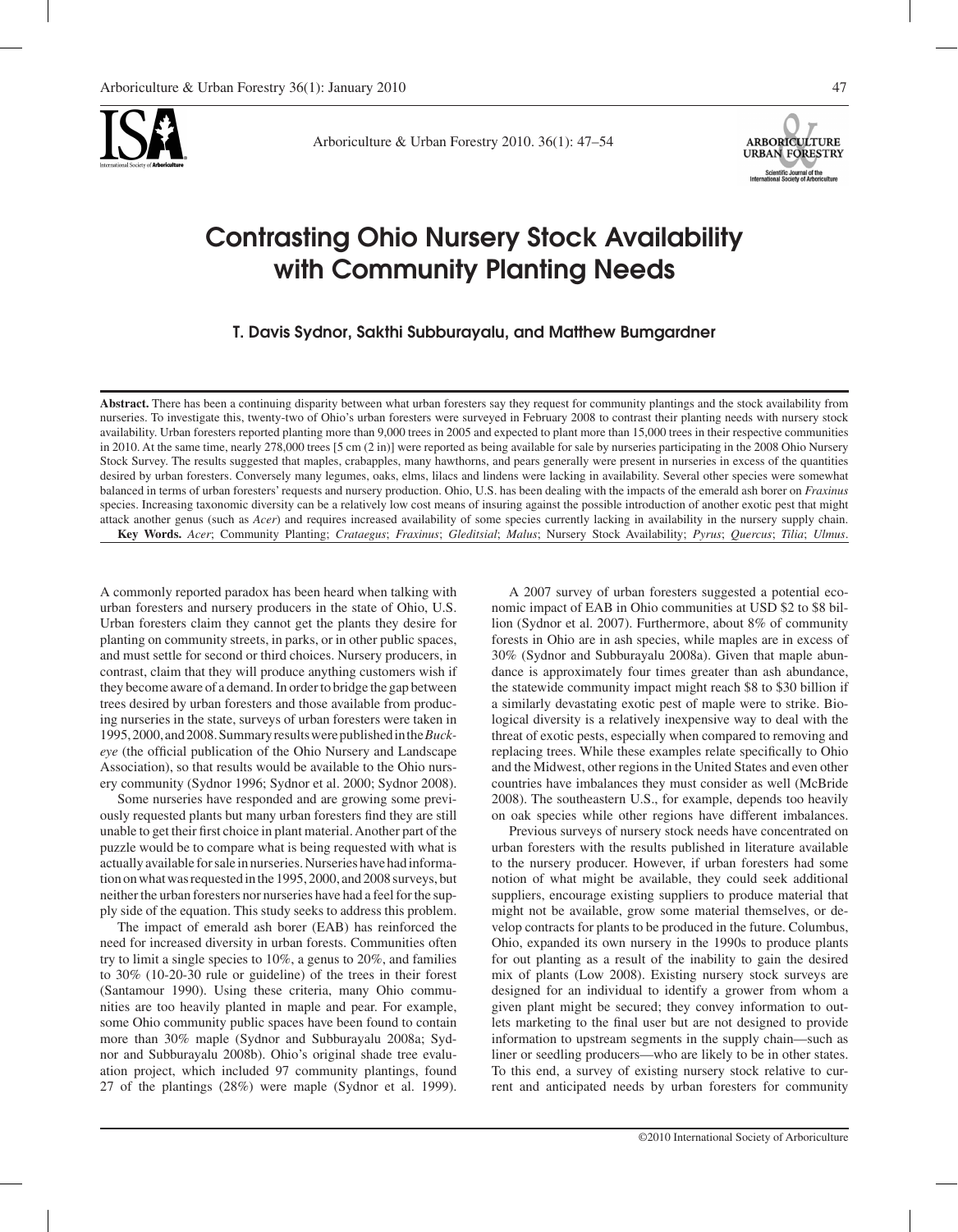plantings would be useful. The objective of this study was to identify differences between what was requested by urban foresters and what nurseries offer for sale and to provide a means for a community forester to begin a dialog with potential suppliers to provide less commonly grown trees for use on community streets.

## MATERIALS AND METHODS

In February 2008, fifty-nine e-mail surveys were sent to all of Ohio's urban foresters on the Ohio Division of Forestry's community urban forester mailing list. The survey instrument was similar to those used in previous years (Sydnor 1996; Sydnor et al. 2000; Sydnor 2008). Responses could be returned by e-mail, FAX, or postage mail. A follow-up survey mailing was not conducted. A total of twenty-two responses were returned for a 39% response rate. Responses were received from all areas of the state and all community size classes.

Urban foresters were asked to identify, from a predetermined list on the survey form, how many trees of a species were planted in 2005 and how many plants of the same species were expected to be planted in 2010. The original list contained more than 200 species of trees that might be planted on Ohio streets. Of the plants listed on the survey form, responses were given for 183 taxa. Plants requested one or more times for either 2005 or 2010 were identified for comparison with the nursery stock survey. Plants not requested by urban foresters but grown by Ohio nursery producers were not evaluated. Respondents were asked for contact information in case follow-up questions were needed. Appendix 1 shows an abbreviated survey instrument with the first five lines presented.

In March 2008, permission was obtained to access the online version of the Ohio Nursery Stock Survey (Anonymous 2008). Table 1 gives an example of a portion of a stock survey entry. Nursery stock entries are reported by taxa, grower, plant size, production method (container or field), and quantity. Individual records were created for each nursery, 5 cm (2 in) size, production method, and taxa, with an associated quantity code. Quantity codes in the nursery stock survey represented ranges, such as 50–100 plants. The range mid-point, 75 in this example, was entered into the resulting database for further exploration. Family, genera and species codes were assigned by the investigators. All cultivars, size, production technique, and quantity counts were combined into a single species count. Information on grower was not carried into the evaluation. Counts thus represented the totals of all growers with 5 cm trees of a single genus and species (including all cultivars). There were a total of 277,856 trees listed for sale from the Ohio Nursery Stock Survey for 2008 in the 5 cm size class (as described in the next section, this was the plant size most commonly purchased by responding urban foresters).

There were 9,279 trees planted in 2005 in the respondents' 22 communities, and 15,333 requests for trees anticipated for planted during 2010. It was decided to normalize the data such that comparisons could be made between years and sources. Thus, in 2005, responding urban foresters planted 9,279 of the 277,856 trees available in Ohio nurseries (3.339% of the trees available). By multiplying the number of trees of a given species available in nurseries by 0.03339 (3.339%), one obtains the number of trees available to communities for planting. Then by subtracting the number planted in 2005 from the number available in nurseries, one gets a measure of the difference between available trees relative to planting needs. A positive number for a given family or species suggests an excess of trees in nurseries, while negative numbers indicate a shortage of plants available for communities from nurseries. Similarly, in 2010, there were 15,333 requests anticipated by responding urban foresters. The 277,856 trees listed for sale in the 2008 Ohio Nursery Stock Survey were again used as the nursery stock base. If one divides the 15,333 forester requests by 277,856 (trees available), one finds that 5.518% of Ohio nursery output will be requested by these communities for 2010.

Table 1. An example of an Ohio Nursery Stock Survey entry for a given species. Grower codes are listed in the first column, and sizes in the remaining columns. Quantity codes for each grower are noted under the size headings with numeric codes given for container plants and alpha codes for B&B stock.

| Hedge Maple (Tree Form) Acer campestre |     |     |   |      |                  |      |    |        |  |  |
|----------------------------------------|-----|-----|---|------|------------------|------|----|--------|--|--|
| Grower                                 | NP. | SL. |   | 1.5" | 2 <sup>112</sup> | 2.5" | 3" | $4"$ + |  |  |
| AFI                                    |     |     | в |      |                  |      |    |        |  |  |
| <b>DKR</b>                             |     |     |   |      |                  |      |    |        |  |  |
| <b>DTF</b>                             |     |     |   | в    | в                | в    | в  | Α      |  |  |
| <b>KLY</b>                             |     |     |   |      | R                |      |    |        |  |  |

<sup>2</sup> Column contains the data used to generate nursery availability.

## RESULTS AND DISCUSSION

The survey of urban foresters showed that trees were normally purchased as 5 cm plants. Thus it was this size of plant for which quantities were recorded from the Nursery Stock Survey. Results contrasting nursery stock availability with urban foresters' planting requests for 2005 and 2010 are reported at the family and species levels. After a review of the data, a cut-off of plus or minus 70 trees was selected for brevity of presentation in the species table (Table 2). As shown in Appendix 2, several species were somewhat balanced in terms of urban foresters' requests and nursery production.

## Family Level

The rose family had the greatest excess with 628 more plants available to communities than were requested in 2005 and with nearly 2,282 more available for 2010 (Table 3). Plants in the rose family are generally smaller flowering trees, such as crabapples and medium-sized Callery pears. Crabapples are often planted beneath utility lines and both crabapples and Callery pears are frequently planted in sidewalk cuts or smaller tree lawns. This will likely continue as crabapples and pears are among the only flowering trees capable of withstanding the environmental stress found in these planting sites. This also likely reflects the heavy demand for flowering trees in landscape applications.

Whereas species from the rose family are smaller trees with reduced environmental benefits, maples are generally used as canopy trees. Most of the environmental benefits of trees in urban areas accrue to larger trees (Sydnor and Subburayalu 2008a); as a result, communities are often planting larger trees where the site allows. Toward this end, maple availability in Ohio nurseries exceeded what urban foresters wanted both in 2005 and 2010, by 536 and 1,178 plants, respectively. Maples have become popular street trees for a variety of reasons, including ease of clonal propagation, ease of transplant, shade, often vivid fall color, and marketing efforts by nursery suppliers. Further analysis in many cities, however, suggest canopy-sized maples are currently present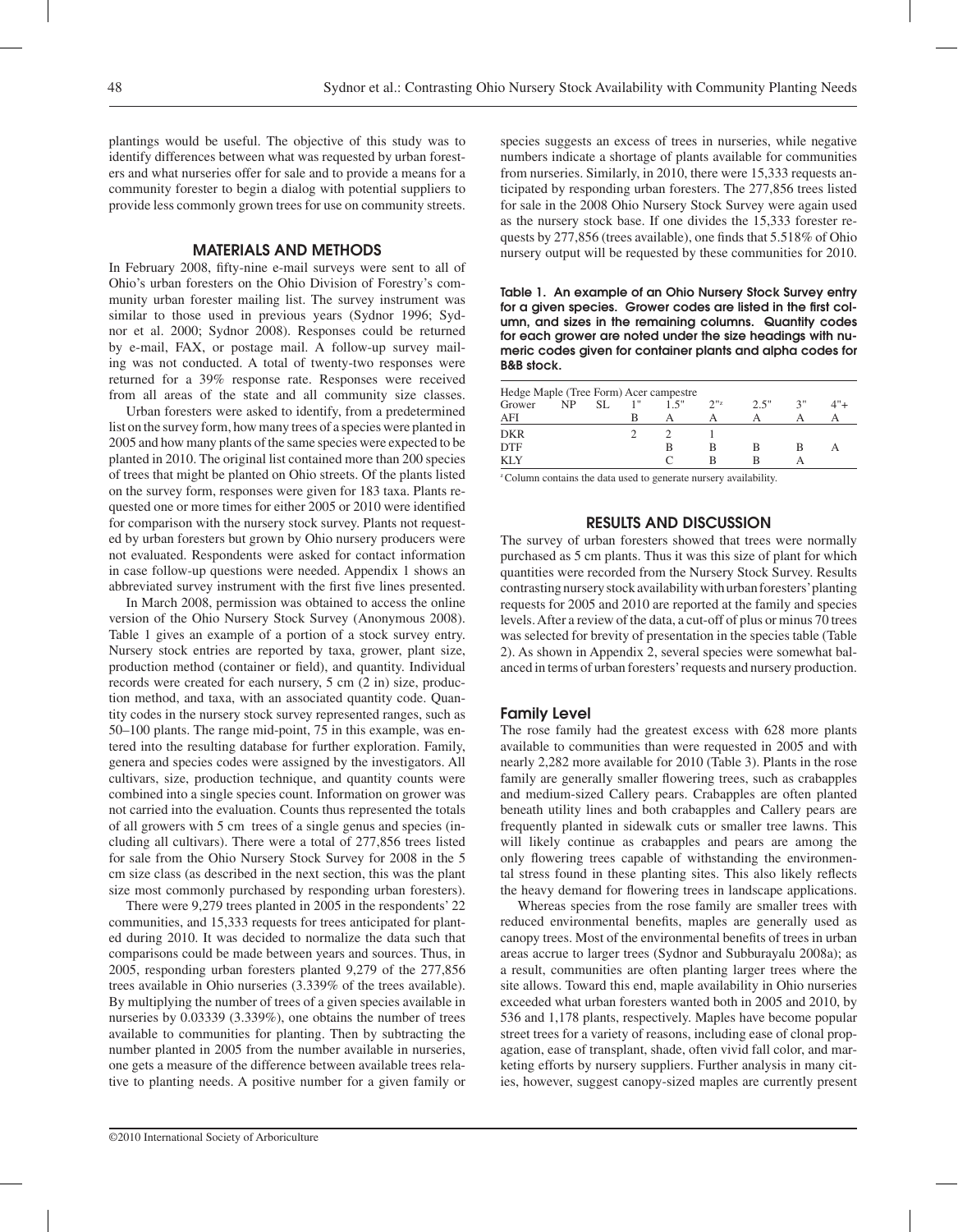in excess of the 10-20-30 rule (Santamour 1990). For example, maples constituted 50% of the street trees in Toledo, Ohio, and 37% of the trees representing 56% of the canopy cover in Xenia, Ohio (Sydnor and Subburayalu 2008a; Sydnor and Subburayalu 2008b). Based on the 10-20-30 guidelines, it would not be recommended to plant maples in Ohio's public spaces unless or until community stocking levels are reduced below 20% to reduce the potential risk of an introduced exotic pest such as the Asian longhorned beetle that might attack maples (Fater 2008). In another study, when demand was expressed as percent market share, the demand for maples by urban foresters was expected to decline by almost two percentage-points from 2005 to 2010 (Sydnor 2008).

The Cornaceae, Hamamelidaceae, and Pinaceae families tended to be available in excess of quantities demanded by urban foresters. Pines and spruce are rarely used as street trees in Ohio, but commonly available due to demand for landscape plantings. Likewise, many plants in the dogwood family are forest understory plants and infrequently used on community streets.

Plants in the Betulaceae, Eucommiaceae, Fagaceae, Leguminosaea, Oleaceae, Platanaceae, Tiliaceae, and Ulmaceae families generally are lacking in availability. Seed sources are important for plants in the beech family, thus making propagation more difficult. For example, pin oak, a member of Fagaceae, is native and adaptable if grown from local seed sources in the higher pH of central Ohioan soils, but is prone to develop an iron deficiency if grown from seed plants adapted to an acidic soil region of the United States.

#### Genus and Species Level

When considering species, *Acer palmatum* (Japanese), *A. platanoides* (Norway), *A. saccharum* (sugar), *A.* × *Freemanii* (Freeman), and *A. rubrum* (red) maples demonstrated excess availability for both 2005 and 2010 (Table 2). Conversely, *Acer campestre* and *A. truncatum* maples were deficient in availability for 2005 and 2010, while *A. buergeranum* and *A. ginnala* maples supplies appeared to fall short of anticipated demand for 2010.

The projected lack of downy serviceberry may simply be a nomenclatural problem as Amelanchiers are often sold under more than one scientific name. Most cultivars seen in the nursery trade are *Amelanchier* × *grandiflora* but are sold under a variety of names*.*

*Carpinus betulus* (European hornbeam) was projected to be in limited supply for both 2005 and 2010. Interestingly, this plant has not done well in Ohio except in the colder areas (Sydnor et al. 1999). The senior author has observed this plan doing well north of Ohio. Hornbeam borer attacks plants in the warmer areas of Ohio.

*Crataegus* (hawthorns) establish but perform poorly in stressful urban sites, such as tree lawns, in Ohio (Sydnor et al. 1999), and now tend to be used in less stressful lawn panels or plant beds. Hawthorn hybrids were or are projected to be lacking in availability. *Crataegus viridis*, *C. punctata, C. Phaenopyrum*, and *C. crus-galli inermis* hawthorns are also utilized in landscape plantings with green and thornless cockspur hawthorn being available in excess of demand.

Ash *(Fraxinus* spp.*)* was an interesting situation with a warning as to the importance of taxonomic diversity. In February 2003, EAB was discovered in Lucas County, Ohio. In spring 2004, the landscape market for ash collapsed. Ohio communities planted few ash trees to fill in plantings or for special requests in 2005, and none were requested for 2010. The plant was not listed in the 2008 Ohio Nursery Stock Survey.

*Gleditsia triacanthos inermis* (thornless honeylocust) was deficient in availability for 2005 but in excess for 2010. Communities have been reducing the use of honeylocust as a street tree as it frequently damages sidewalks but performs well and rarely exceeds 10% of an Ohio community's urban forest. If properly sited, this tree could be used more frequently. Some communities substitute *Gymnocladus dioicus* (Kentucky coffeetree), for honeylocust. This leguminous tree grows slowly in nursery production and has an open, irregular canopy making it unpopular with many growers thus explaining its limited availability in 2010.

*Parrotia persica* (Persian parrotia) and *Phellodendron amurense* (Amur corktree) are projected as deficient in availability for 2010 despite urban forester's lack of experience with this tree. Communities looking for greater diversity are seeking these plants. This may represent a possible marketing opportunity for producers.

*Platanus* spp. were deficient in availability in 2005 and are projected to be so in 2010 as well. Communities favor London planetree (*P.* × *acerifolia*) for planting despite its being marginally cold hardy because of resistance to sycamore anthracnose, a common cosmetic disease. Sycamore (*P. occidentalis*), in contrast, has been variably sensitive to the cosmetic disease but resistant to cankerstain (often fatal to London planetrees in Ohio). Interestingly, if demand were expressed as an expected change in percent market share from 2005 to 2010, sycamore would be increasing slightly while London planetree would be diminishing (Sydnor 2008).

*Prunus* sp. (cherries and plums) were variable with some shortages in flowering cherries as communities seek alternatives to crabapples and pears. When considered as percent market share, cherries are generally decreasing in community demand (Sydnor 2008). Plums and cherries are more commonly seen in private landscapes rather than streetscapes.

*Quercus* spp. (oaks) are variable but generally lacking in availability, especially for 2010. Many nursery professionals prefer to grow clones and many oaks are difficult to propagate asexually. Additionally, many oaks take additional time to grow which adds to a nursery's costs. Despite these challenges, oaks appear to be a real opportunity for nursery producers given the increasing interest from urban foresters.

Pekin (*Syringa pekinensis*) and Japanese (*S. amurensis*) tree lilacs are deficient in availability and increasing in demand as a percent market share (Sydnor 2008). They are being used as flowering trees but are small in stature and slow growing in tree lawns.

Lindens (*Tilia* sp.) are generally undersupplied with American (*T. americana*) and silver (*T. tomentosa*) being in highest demand. Again inaccurate nomenclature in this genus may factor in the results shown.

Elms (*Ulmus* sp.) are generally lacking in availability. Fast growth and urban tolerance are among the assets for elm species. Disease resistance has been identified for many serious problems, but some cosmetic concerns are present. Interestingly, lacebark elm (*U. parvifolia*) was one of the few elms decreasing in demand when expressed as change in percent market share (Sydnor 2008). Overall, availability fell short in this study for 2005 and 2010. Elm seems poised to be among the most popular species for landscape applications in another ten years.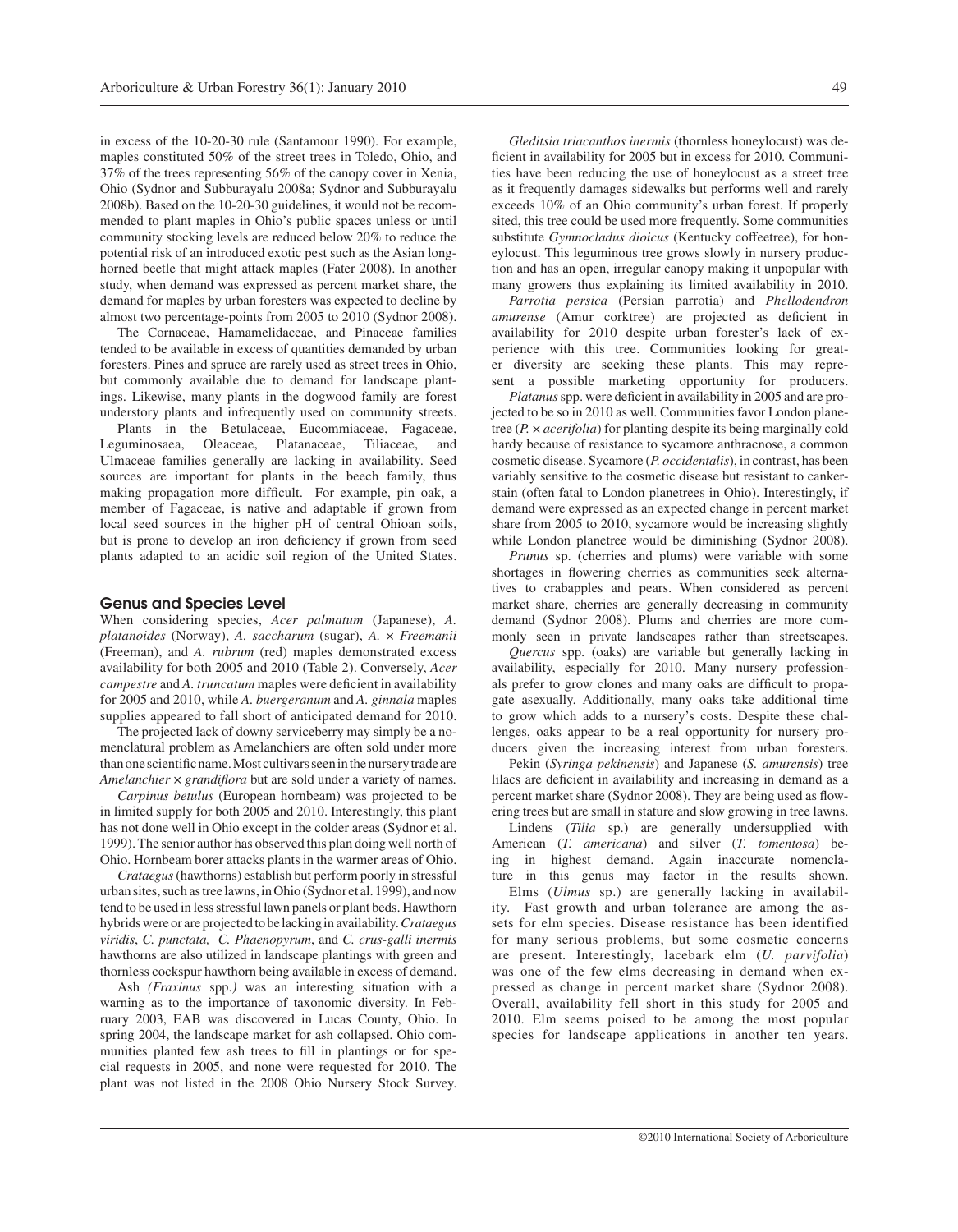#### Table 2. Total nursery availability (number of trees by species), number of trees available to responding communities, number of trees planted by responding communities, and difference between availability and plantings, 2005 and 2010. Trees with availability within +/- 70 trees are not shown in this table but are listed by scientific name in Appendix 2.

| Genus and Species<br>Names              | Common<br>Name                        | Nursery<br>Availability | Available<br>to<br>Communities<br>2005 | Planted<br>2005 | Difference<br>2005        | Available<br>to<br>Communities<br>2010 | Estimated<br>Planting<br>2010 | Difference<br>2010     |
|-----------------------------------------|---------------------------------------|-------------------------|----------------------------------------|-----------------|---------------------------|----------------------------------------|-------------------------------|------------------------|
| Acer buergeranum                        | <b>Trident Maple</b>                  | 150                     | 5                                      | 58              | $-53$                     | 8.3                                    | 126                           | $-117.7^{z}$           |
| Acer campestre                          | Hedge Maple                           | 1700                    | 56.8                                   | 258             | $-201.2^{z}$              | 93.8                                   | 335                           | $-241.2^{z}$           |
| Acer ginnala                            | Amur Maple                            | 700                     | 23.4                                   | 36              | $-12.6$                   | 38.6                                   | 128                           | $-89.4^z$              |
| Acer palmatum                           | Japanese Maple                        | 2675                    | 89.3                                   | 6               | 83.3 <sup>y</sup>         | 147.6                                  | 3                             | 144.6 <sup>y</sup>     |
| Acer platanoides                        | Norway Maple                          | 14800                   | 494.2                                  | 115             | 379.2 <sup>y</sup>        | 816.7                                  | 172                           | 644.7 <sup>y</sup>     |
| Acer rubrum                             | Red Maple                             | 18727                   | 625.4                                  | 450             | 175.4 <sup>y</sup>        | 1033.4                                 | 412                           | 621.4 <sup>y</sup>     |
| Acer saccharum                          | Sugar Maple                           | 7075                    | 236.3                                  | 235             | 1.3                       | 390.4                                  | 301                           | 89.4 <sup>y</sup>      |
| Acer truncatum                          | <b>Shantung Maple</b>                 | 3075                    | 102.7                                  | 199             | $-96.3z$                  | 169.7                                  | 375                           | $-205.3^{z}$           |
| Acer × Fremanii                         | Freeman Maple                         | 12275                   | 409.9                                  | 153             | 256.9 <sup>y</sup>        | 677.4                                  | 313                           | 364.4 <sup>y</sup>     |
| Aesculus × carnea                       | Ruby Red Horsechestnut                | 1900                    | 63.5                                   | 25              | 38.5                      | 104.8                                  | 27                            | 77.8 <sup>y</sup>      |
| Amelanchier arborea                     | Downy Serviceberry                    | 875                     | 29.2                                   | 145             | $-115.8^{z}$              | 48.3                                   | 143                           | $-94.7z$               |
| Carpinus Betulus                        | European Hornbeam                     | 2575                    | 86                                     | 137             | $-51$                     | 142.1                                  | 320                           | $-177.9^{z}$           |
| Cercis canadensis                       | Eastern Redbud                        | 7900                    | 263.8                                  | 176             | 87.8 <sup>y</sup>         | 435.9                                  | 315                           | 120.9 <sup>y</sup>     |
| Cladrastis lutea                        | American Yellowwood                   | 1025                    | 34.2                                   | 91              | $-56.8$                   | 56.6                                   | 164                           | $-107.4^{z}$           |
| Cornus Kousa                            | Japanese Dogwood                      | 2200                    | 73.5                                   | 17              | 56.5                      | 121.4                                  | 42                            | 79.4 <sup>y</sup>      |
| Corylus Colurna                         | Turkish Filbert                       | 1025                    | 34.2                                   | 49              | $-14.8$                   | 56.6                                   | 218                           | $-161.4^{z}$           |
| Crataegus crus-galli<br>inermis         | <b>Thornless Cockspur</b><br>Hawthorn | 3150                    | 105.2                                  | 11              | 94.2 <sup>y</sup>         | 173.8                                  | 35                            | 138.8 <sup>y</sup>     |
| Crataegus viridis                       | Green Hawthorn                        | 3175                    | 106                                    | 34              | 72 <sup>y</sup>           | 175.2                                  | 39                            | 136.2 <sup>y</sup>     |
| Crataegus × hybrida                     | Hawthorn Hybrids                      | $\theta$                | $\boldsymbol{0}$                       | 85              | $-85z$                    | $\mathbf{0}$                           | 135                           | $-135^{2}$             |
| Eucommia ulmoides                       | Hardy Rubbertree                      | 850                     | 28.4                                   | 23              | 5.4                       | 46.9                                   | 356                           | $-309.1^z$             |
| Fagus sylvatica                         | European Beech                        | 4525                    | 151.1                                  | 13              | 138.1 <sup>y</sup>        | 249.7                                  | 45                            | 204.7 <sup>y</sup>     |
| Fraxinus americana                      | White Ash                             | $\theta$                | $\boldsymbol{0}$                       | 151             | $-151^z$                  | $\mathbf{0}$                           | $\theta$                      | $\mathbf{0}$           |
| Ginkgo biloba                           | Maidenhair Tree                       | 650                     | 21.7                                   | 114             | $-92.3^z$                 | 35.9                                   | 306                           | $-270.1^z$             |
| Gleditsia triacanthos<br>inermis        | Thornless Honeylocust                 | 10125                   | 338.1                                  | 443             | $-104.9^z$                | 558.7                                  | 402                           | 156.7 <sup>y</sup>     |
| Gymnocladus dioicus                     | Kentucky Coffeetree                   | 950                     | 31.7                                   | 85              | $-53.3$                   | 52.4                                   | 237                           | $-184.6^z$             |
| Maclura pomifera                        | Thornless Osage-orange                | 150                     | 5                                      | 12              | $-7$                      | 8.3                                    | 116                           | $-107.7^{z}$           |
| Malus Sargentii                         | Sargent Crabapple                     | 1575                    | 52.6                                   | $\mathbf{0}$    | 52.6                      | 86.9                                   | $\mathbf{0}$                  | 86.9 <sup>y</sup>      |
| $Malus \times$                          | Crabapple Hybrids                     | 34750                   | 1160.5                                 | 685             | 475.5 <sup>y</sup>        | 1917.6                                 | 688                           | 1229.6 <sup>y</sup>    |
| Parrotia persica                        | Persian Parrotia                      | 200                     | 6.7                                    | 10              | $-3.3$                    | 11                                     | 120                           | $-109z$                |
| Phellodendron amurense                  | Amur Corktree                         | 725                     | 24.2                                   | 42              | $-17.8$                   | 40                                     | 115                           | $-75z$                 |
| Picea Abies                             | Norway Spruce                         | 3900                    | 130.2                                  | 48              | 82.2 <sup>y</sup>         | 215.2                                  | 90                            | 125.2 <sup>y</sup>     |
| Pinus Strobus                           | Eastern White Pine                    | 8475                    | 283                                    | 28              | 255 <sup>y</sup>          | 467.7                                  | 15                            | 452.7 <sup>y</sup>     |
| Platanus × acerifolia                   | London Planetree                      | 3800                    | 126.9                                  | 233             | $-106.1^z$                | 209.7                                  | 314                           | $-104.3^z$             |
| Prunus cerasifera                       | Purpleleaf Plum                       | 2700                    | 90.2                                   | $\mathbf{1}$    | 89.2 <sup>y</sup>         | 149                                    | $\mathbf{0}$                  | 149 <sup>y</sup>       |
| Prunus subhirtella                      | Higan Cherry                          | 2900                    | 96.8                                   | 37              | 59.8                      | 160                                    | 13                            | 147 <sup>y</sup>       |
| $Prunus \times$                         | Flowering Cherry Hybrids              | 2000                    | 66.8                                   | 245             | $-178.2^{z}$              | 110.4                                  | 373                           | $-262.6^z$             |
| Pyrus Calleryana                        | Callery Pear                          | 19425                   | 648.7                                  | 696             | $-47.3$                   | 1071.9                                 | 347                           | 724.9 <sup>y</sup>     |
| Ouercus acutissima                      | Sawtooth Oak                          | 650                     | 21.7                                   | 171             | $-149.3^{z}$              | 35.9                                   | 277                           | $-241.1^{z}$           |
| Quercus bicolor                         | Swamp White Oak                       | 1725                    | 57.6                                   | 156             | $-98.4^z$                 | 95.2                                   | 258                           | $-162.8^{z}$           |
| Quercus imbricaria                      | Shingle Oak                           | 1175                    | 39.2                                   | 57              | $-17.8$                   | 64.8                                   | 224                           | $-159.2^z$             |
|                                         | <b>Bur Oak</b>                        | 1375                    | 45.9                                   | 115             | $-69.1$                   | 75.9                                   | 149                           | $-73.1^{z}$            |
| Quercus macrocarpa<br>Ouercus palustris | Pin Oak                               | 2900                    | 96.8                                   | 84              | 12.8                      | 160                                    | 82                            | 78 <sup>y</sup>        |
| Quercus rubra                           | Red Oak                               | 2525                    | 84.3                                   | 170             | $-85.7^{z}$               | 139.3                                  | 233                           | $-93.7z$               |
| Quercus Shumardii                       | Shumard Oak                           | 825                     | 27.6                                   | 53              | $-25.4$                   | 45.5                                   | 118                           | $-72.5^{z}$            |
| Syringa pekinensis                      | Pekin Lilac                           | $\mathbf{0}$            | $\boldsymbol{0}$                       | 12              | $-12$                     | $\boldsymbol{0}$                       | 85                            | $-85z$                 |
|                                         | Japanese Tree Lilac                   | 2700                    | 90.2                                   | 311             | $-220.8^{z}$              | 149                                    | 550                           | $-401^z$               |
| Syringa reticulata<br>Tilia americana   | American Linden                       | 800                     | 26.7                                   | 278             | $-251.3^z$                | 44.1                                   | 368                           | $-323.9^z$             |
|                                         | Silver Linden                         |                         |                                        |                 | $-146.9^{z}$              |                                        |                               |                        |
| Tilia tomentosa<br>Tilia Xeuchlora      | Crimean Linden                        | 1200<br>$\overline{0}$  | 40.1<br>$\boldsymbol{0}$               | 187<br>17       | $-17$                     | 66.2<br>$\boldsymbol{0}$               | 252<br>87                     | $-185.8^{z}$<br>$-87z$ |
|                                         |                                       |                         |                                        |                 |                           |                                        |                               |                        |
| Tsuga canadensis                        | Canadian Hemlock                      | 1850                    | 61.8                                   | 13              | 48.8                      | 102.1                                  | 8                             | 94.1 <sup>y</sup>      |
| Ulmus americana                         | American Elm                          | 750                     | 25                                     | 92              | -67                       | 41.4                                   | 247                           | $-205.6^z$             |
| Ulmus parvifolia                        | Lacebark Elm                          | 4075                    | 136.1                                  | 279             | $-142.9^{z}$              | 224.9                                  | 385                           | $-160.1^z$             |
| Ulmus Wilsoniana                        | Wilson's Elm                          | 325                     | 10.9                                   | 25              | $-14.1$                   | 17.9                                   | 125                           | $-107.1^{z}$           |
| $Ulmus \times$                          | Hybrid Elm                            | 5175                    | 172.8                                  | 76              | 96.8 <sup>y</sup>         | 285.6                                  | 435                           | $-149.4^z$             |
| Zelkova serrata<br><b>TOTAL</b>         | Japanese Zelkova                      | 2750<br>277856          | 91.8<br>9279                           | 147<br>9279     | $-55.2$<br>O <sup>y</sup> | 151.8<br>15333                         | 291<br>15333                  | $-139.2^z$<br>$O^y$    |
|                                         |                                       |                         |                                        |                 |                           |                                        |                               |                        |

<sup>2</sup> Represent deficient availability (for differences of  $+/-70$  trees or more).

y Represents excess availability (for differences of +/- 70 trees or more).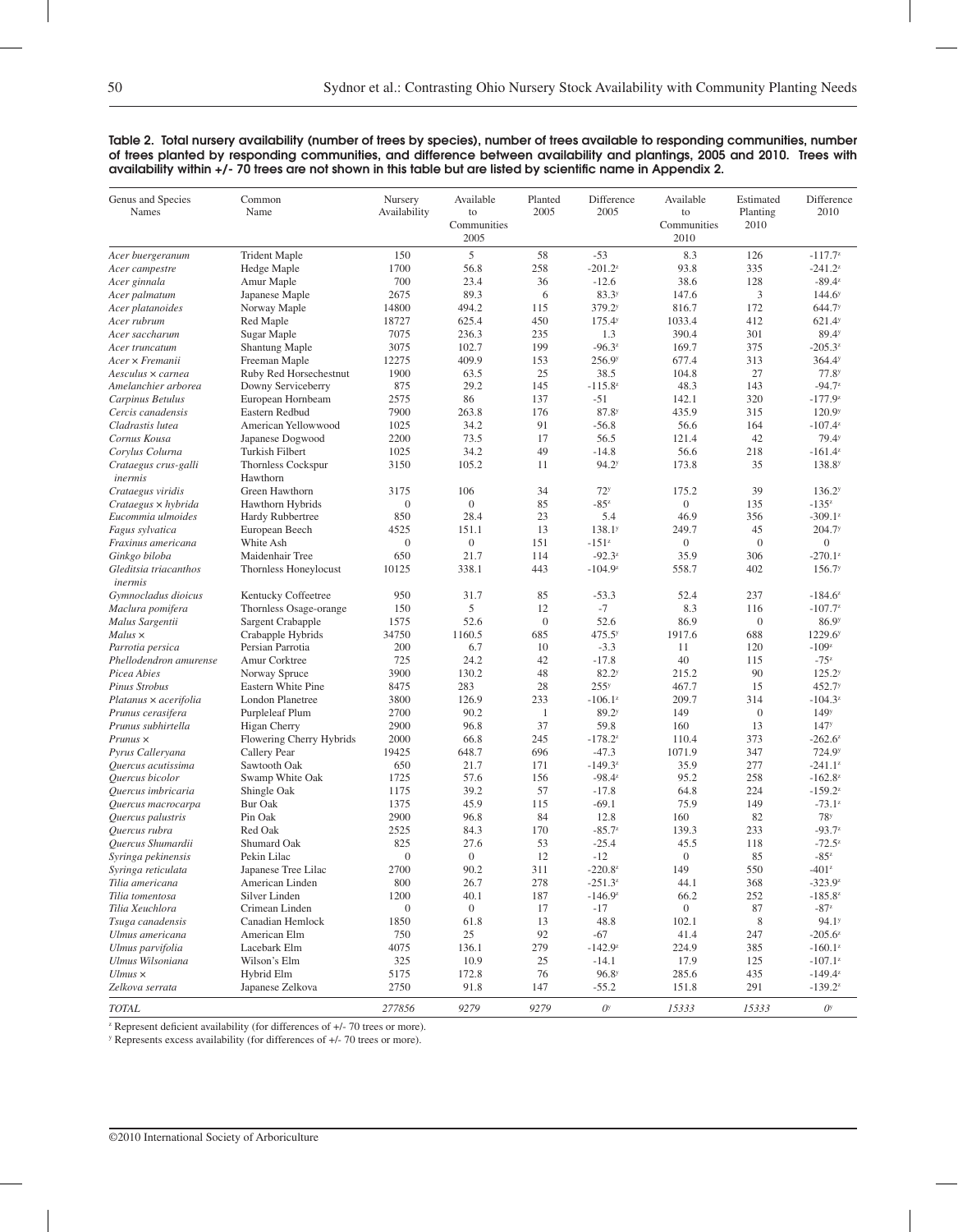| Family Name       | Common Name   | Nursery<br>Availability | Available<br>to<br>Communities<br>2005 | Planted<br>2005 | Difference<br>2005    | Available<br>to<br>Communities<br>2010 | Estimated<br>Planting<br>2010 | Difference<br>2010    |
|-------------------|---------------|-------------------------|----------------------------------------|-----------------|-----------------------|----------------------------------------|-------------------------------|-----------------------|
| Aceraceae         | Maple         | 63702                   | 2127.3                                 | 1591            | 536.3 <sup>z</sup>    | 3515.3                                 | 2337                          | 1178.3z               |
| Anacardiaceae     | Cashew        | 1504                    | 50.2                                   | 6               | 44.2                  | 83.0                                   | 22                            | 61.0                  |
| Annonaceae        | Annona        | 225                     | 7.5                                    | 15              | $-7.5$                | 12.4                                   | 35                            | $-22.6$               |
| Aquifoliaceae     | Holly         | 125                     | 4.2                                    | 7               | $-2.8$                | 6.9                                    | 13                            | $-6.1$                |
| Betulaceae        | Birch         | 8375                    | 279.7                                  | 353             | $-73.3y$              | 462.2                                  | 947                           | $-484.8$ <sup>y</sup> |
| Bignoniaceae      | Bignonia      | 625                     | 20.9                                   | 1               | 19.9                  | 34.5                                   | 46                            | $-11.5$               |
| Caprifoliaceae    | Honeysuckle   | 475                     | 15.9                                   | 16              | $-0.1$                | 26.2                                   | 18                            | 8.2                   |
| Cercidiphyllaceae | Katsura       | 675                     | 22.5                                   | 64              | $-41.5$               | 37.2                                   | 50                            | $-12.8$               |
| Cornaceae         | Dogwood       | 4325                    | 144.4                                  | 71              | $73.4^{z}$            | 238.7                                  | 164                           | $74.7^{z}$            |
| Cupressaceae      | Cypress       | 775                     | 25.9                                   | $\overline{0}$  | 25.9                  | 42.8                                   | 20                            | 22.8                  |
| Ebenaceae         | Ebony         | 100                     | 3.3                                    | 20              | $-16.7$               | 5.5                                    | 31                            | $-25.5$               |
| Ericaceae         | Heath         | 975                     | 32.6                                   | $\overline{0}$  | 32.6                  | 53.8                                   | 11                            | 42.8                  |
| Eucommiaceae      | Eucommia      | 850                     | 28.4                                   | 23              | 5.4                   | 46.9                                   | 356                           | $-309.1$ <sup>y</sup> |
| Fagaceae          | Beech         | 20400                   | 681.3                                  | 990             | $-308.7$ <sup>y</sup> | 1125.7                                 | 1895                          | $-769.3$              |
| Ginkgoaceae       | Ginkgo        | 650                     | 21.7                                   | 114             | $-92.3y$              | 35.9                                   | 306                           | $-270.1$ <sup>y</sup> |
| Hamamelidaceae    | Witchhazel    | 2950                    | 98.5                                   | 94              | 4.5                   | 162.8                                  | 227                           | $-64.2$               |
| Hippocastanaceae  | Horsechestnut | 5500                    | 183.7                                  | 47              | $136.7^z$             | 303.5                                  | 147                           | $156.5^z$             |
| Juglandaceae      | Walnut        | 275                     | 9.2                                    | 7               | 2.2                   | 15.2                                   | 44                            | $-28.8$               |
| Lauraceae         | Laurel        | 75                      | 2.5                                    | 12              | $-9.5$                | 4.1                                    | 15                            | $-10.9$               |
| Leguminosae       | Legume        | 20700                   | 691.3                                  | 888             | $-196.7$              | 1142.3                                 | 1232                          | $-89.7$ <sup>y</sup>  |
| Magnoliaceae      | Magnolia      | 5725                    | 191.2                                  | 162             | 29.2                  | 315.9                                  | 350                           | $-34.1$               |
| Malvaceae         | Mallow        | $\mathbf{0}$            | 0.0                                    | $\overline{0}$  | 0.0                   | 0.0                                    | 7                             | $-7.0$                |
| Moraceae          | Mulberry      | 825                     | 27.6                                   | 12              | 15.6                  | 45.5                                   | 117                           | $-71.5^{y}$           |
| Nyssaceae         | Blackgum      | 1025                    | 34.2                                   | 38              | $-3.8$                | 56.6                                   | 93                            | $-36.4$               |
| Oleaceae          | Olive         | 3550                    | 118.6                                  | 550             | $-431.4y$             | 195.9                                  | 668                           | $-472.1$ <sup>y</sup> |
| Pinaceae          | Pine          | 18875                   | 630.3                                  | 231             | 399.3z                | 1041.6                                 | 334                           | $707.6^z$             |
| Platanaceae       | Planetree     | 5000                    | 167.0                                  | 294             | $-127.0$ <sup>y</sup> | 275.9                                  | 430                           | $-154.1$ <sup>y</sup> |
| Rosaceae          | Rose          | 82850                   | 2766.8                                 | 2138            | 628.8 <sup>z</sup>    | 4571.9                                 | 2290                          | 2281.9z               |
| Rutaceae          | Rue           | 725                     | 24.2                                   | 42              | $-17.8$               | 40.0                                   | 120                           | $-80.0^{y}$           |
| Salicaceae        | Willow        | 675                     | 22.5                                   | -1              | 21.5                  | 37.2                                   | 71                            | $-33.8$               |
| Sapindaceae       | Soapberrry    | 525                     | 17.5                                   | 22              | $-4.5$                | 29.0                                   | 75                            | $-46.0$               |
| Scrophulariaceae  | Figwort       | $\boldsymbol{0}$        | 0.0                                    | $\mathbf{0}$    | 0.0                   | 0.0                                    | $\mathbf{0}$                  | 0.0                   |
| Simaroubaceae     | Ouassia       | $\overline{0}$          | 0.0                                    | $\overline{0}$  | 0.0                   | 0.0                                    | 1                             | $-1.0$                |
| Stryacaceae       | Storax        | 575                     | 19.2                                   | $\Omega$        | 19.2                  | 31.7                                   | 21                            | 10.7                  |
| Taxodiaceae       | Yew           | 3825                    | 127.7                                  | 106             | 21.7                  | 211.1                                  | 254                           | $-42.9$               |
| Theaceae          | Tea           | 475                     | 15.9                                   | $\overline{0}$  | 15.9                  | 26.2                                   | 8                             | 18.2                  |
| Tiliaceae         | Linden        | 5550                    | 185.3                                  | 649             | $-463.7y$             | 306.3                                  | 900                           | $-593.7$              |
| Ulmaceae          | Elm           | 14375                   | 480.1                                  | 715             | $-234.9y$             | 793.3                                  | 1678                          | $-884.7$              |
| <b>TOTAL</b>      |               | 277856                  | 9279.0                                 | 9279            | 0.0                   | 15333.0                                | 15333                         | 0.0                   |

|                                                                                                            |  |  | Table 3. Total nursery availability (number of trees by family), number of trees available to responding communities, number of |  |
|------------------------------------------------------------------------------------------------------------|--|--|---------------------------------------------------------------------------------------------------------------------------------|--|
| trees planted by responding communities, and difference between availability and plantings, 2005 and 2010. |  |  |                                                                                                                                 |  |

<sup>2</sup> Represent excess availability (for differences in excess of +/- 70 trees).

y Represent deficient availability (for differences in excess of +/- 70 trees).

## **CONCLUSION**

Results from this study highlight the need for establishing stronger lines of communication between nursery stock suppliers and urban foresters. Requests for nursery stock by responding urban foresters were found to represent only 3%–5% of Ohio nursery production. Thus nurseries have many additional customers. Urban foresters must communicate with nursery suppliers and let them know what they will need and when they are satisfied with their services. The segmentation of the nursery industry into various components such as seedling production, whip production, wholesale producers, and brokers over the past decades has likely resulted in reduced prices for consumers. One of the casualties of segmenting the supply chain has been the limited communication between segments, especially those growers early in the production cycle and end users such as urban foresters.

Another difficulty arises when an urban forester requests an oak (309 shortfall for 2010), for example, but has to accept a maple substitute since oaks are not available from the success-

ful bidder. The nursery then logs the substituted maple as a sale, using sales data in determining what to plant the following year. In this way, information regarding the original request might be lost and market disequilibrium can result. Some nurseries see this as a means of managing inventory. Still others are willing to work with customers to bring plants to market not currently in inventory; for several species, the quantities being demanded and supplied were somewhat balanced (Appendix 2).

Maples, crabapples, many hawthorns, and pears are generally present in nurseries in excess of what urban foresters demand. Some of these excesses represent plants being grown for other purposes such as pines for screening or Japanese maples for decorative purposes. Conversely, many legumes, oaks, elms, lilacs, and lindens are deficient in availability; such species likely represent plants purchased by Ohio community foresters from out-of-state sources. Urban foresters can increase taxonomic diversity by informing their preferred nursery suppliers of the plants they expect to purchase, ordering those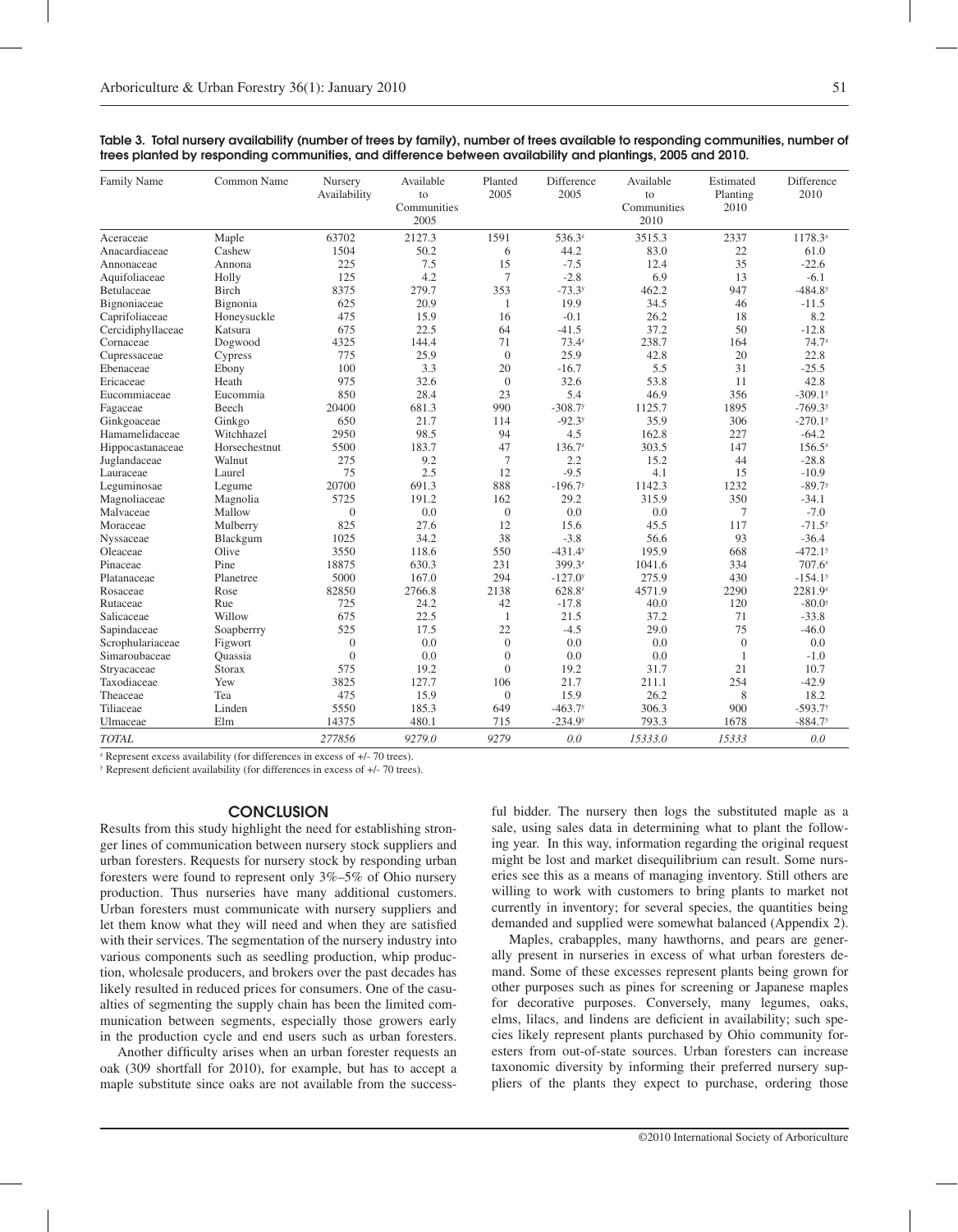plants, and not accepting substitutes when the low bidder says the plants are not available. This will increase the taxonomic diversity in their communities and in the nursery industry as well.

#### Literature Cited

- Anonymous. 2008. Ohio Nursery Stock Survey, 38th Edition. Ohio Nursery and Landscape Association. <http://www.onla.org/newsite/ survey/php/survey\_results2.php3> Accessed March 2008.
- Fater, R. 2008. ALB raises its ugly head and horns in Massachusetts. Tree Care Industry 19(10):32–37.
- McBride, J.R. 2008. A Method for Characterizing Urban Forest Composition and Structure for Landscape Architects and Urban Planners. Arboriculture & Urban Forestry 34(6):359–365.
- Low, J.D. 2008. Personal communication. City Forester, Columbus Recreation Parks Department, City of Columbus, Ohio.
- Santamour, F.S., Jr. 1990. Trees for urban planting: Diversity, uniformity and common sense. Proceedings of the 7th Conference of the Metropolitan Tree Improvement Alliance (METRIA) 7:57–65.
- Sydnor, T.D. 1996. Your customer's needs for the year 2000. The Buckeye Educational Update, August 1996. Ohio Nursery and Landscape Assn., Columbus, OH. 7 pp.
- Sydnor, T.D., D. Todd, J. Chatfield, and D. Balser. 1999. Street Tree Evaluation Project. Ohio State University Extension Bulletin #877. Columbus, OH. 104 pp.
- Sydnor, T.D., N.E. D'Amato, and D.K. Struve. 2000. Your customer's needs for the year 2005. The Buckeye Educational Update, August 2000. Ohio Nursery and Landscape Association, Columbus OH. 8 pp.
- Sydnor, T.D., M. Bumgardner, and A. Todd. 2007. The potential impacts of emerald ash borer (*Agrilus planipennis*) on Ohio, U.S., communities. Arboriculture & Urban Forestry 33(1):48–54.
- Sydnor, T.D. 2008. More Than 15,000 Tree Requests For Spring 2010 Are You Interested? The Buckeye Educational Update, August 2008. Ohio Nursery and Landscape Association. Columbus, OH. 8 pp.
- Sydnor T.D., and S. Subburayalu. 2008a. An Analysis of Street Tree Benefits for Toledo, Ohio. <http://snr.osu.edu/urbanforestry/evaluation. html> Accessed September 18, 2008.
- Sydnor, T.D., and S. Subburayalu. 2008b. A comparison of the environmental benefits of street trees between an established and a younger community in Ohio. Why Trees Matter: A Research Summary. Res. Cir., Ohio Agricultural Research and Development Center (*in press*).

*T. Davis Sydnor (corresponding author) Professor of Urban Forestry School of Environment and Natural Resources The Ohio State University 2021 Coffey Road Columbus, OH 43210-1085, U.S. sydnor.1@osu.edu*

*Sakthi Subburayalu Post Doctoral Researcher School of Environment and Natural Resources The Ohio State University*

*Matthew Bumgardner Research Forest Products Technologist USDA Forest Service 359 Main Road, Delaware, OH 43015, U.S.*

**Résumé.** Il y a une disparité continue entre ce que les forestiers urbains affirment avoir besoin pour la plantation dans les villes et les stocks disponibles dans les pépinières. Pour étudier cette question, une enquête a été faite en février 2008 auprès de 22 des forestiers urbains de l'Ohio afin de comparer le contraste entre leurs besoins en plantation et la disponibilité des stocks en pépinière. Les forestiers ont indiqué avoir planté plus de 9000 arbres en 2005 et comptaient en planter plus de 15000 arbres dans leurs villes respectives en 2010. Au même moment, il a été fait mention que près de 278000 arbres de 5 cm de calibre étaient disponibles pour la vente auprès des pépinières participantes en 2008. Ces résultats suggèrent que les érables, les pommetiers, plusieurs aubépines et les poiriers présents dans les pépinières étaient en excès par rapport aux quantités désirées par les forestiers urbains. À l'inverse, plusieurs légumineuses, chênes, ormes, lilas et tilleuls se trouvaient en quantités inférieures aux besoins. Plusieurs autres espèces étaient plus ou moins en quantités équivalentes entre les besoins des forestiers urbains et celles disponibles en pépinières. L'Ohio a été confronté aux impacts de l'agrile du frêne sur les espèces du genre *Fraxinus*. Une diversité taxonomique accrue pourrait être une méthode à faible coût pour s'assurer d'éviter une possible introduction d'un nouveau parasite exotique qui pourrait possiblement attaquer un autre genre (ex.: *Acer*), ce qui requiert une disponibilité accrue de certaines espèces actuellement manquantes au sein de la chaîne de production en pépinière.

**Zusammenfassung.** Es gibt eine kontinuierliche Differenz zwischen den Anforderungen, die von den verantwortlichen Forstplanern an die Bäume gestellt werden und der in der Baumschule erhältlichen Qualität. Um dieses näher zu untersuchen, wurden im Februar 2008 zweiundzwanzig Stadtförster in Ohio im Hinblick auf ihre Planungsanforderungen und des tatsächlichen Angebots in den Baumschulen befragt. Die Stadtförster berichteten, daß sie in 2005 mehr als 5.000 Bäume gepflanzt hätten und daß sie für 2010 mehr als 15.000 in ihren Bezirken pflanzen wollen. Zur gleichen Zeit waren in den Baumschulen, die sich an der Umfrage bezüglich ihres Angebots in 2008 beteiligt hatten, nahezu 278.000 Bäume zum Kauf erhältlich. Die Ergebnisse zeigten, daß Äpfel, Zieräpfel, viele Weißdorne und Birnen in der von den Stadtförstern gewünschten Anzahl erhältlich waren. Auf der anderen Seite waren viele Hülsenfrüchte, Eichen, Ulmen, Flieder und Linden nicht ausreichend vorhanden. Bei einigen anderen Arten gab es ein ausgeglichenes verhältnis zwischen Angebot und Nachfrage. Ohio muss sehr mit den Schäden des Eschenbohrers kämpfen. Zunehmende taxonomische Diversität könnte eine preiswerte Alternative sein zu der möglichen Einführung von weiteren Schädlingen, die eine andere Baumart befallen (zum Beispiel Ahorn) und das erfordert ein wachsendes Angebot von einigen Arten, die derzeit in den Baumschulen nicht oder nicht ausreichend erhältlich sind.

**Resumen.** Ha habido una continua disparidad entre las especies que los dasónomos urbanos requieren para las plantaciones y la disponibilidad en los viveros. Para investigar esto, veintidós de los dasónomos de Ohio fueron encuestados en Febrero de 2008 para contrastar sus necesidades de plantación con la disponibilidad en los viveros. Los dasónomos urbanos reportaron una plantación de más que 9,000 árboles en 2005 y esperan plantar más de 15,000 en sus respectivas comunidades en 2010. Al mismo tiempo, aproximadamente 278,000 árboles [5 cm (2 in)] fueron reportados disponibles para la venta en los viveros participantes en la encuesta de 2008 en Ohio. Estos resultados sugieren que los maples, manzanos, muchos piracantos y perales generalmente estuvieron en exceso en los viveros, en comparación a las cantidades deseadas por los dasónomos. Contrariamente, muchas leguminosas, encinos, olmos, lilas y tilos estaban ausentes. Varias otras especies estuvieron balanceadas en términos de las necesidades y la producción de los viveros. Ohio, U. S. ha estado tratando con los impactos del barrenador esmeralda en las especies de *Fraxinus*. El incremento en la diversidad taxonómica puede ser, a un costo relativamente bajo, un medio de asegurarse contra la posible introducción de esta y otras plagas exóticas que pudieran atacar otros géneros (tales como *Acer*). Se requiere incrementar la disponibilidad de algunas especies faltantes en cuanto a disponibilidad en los viveros en la cadena de abastecimiento.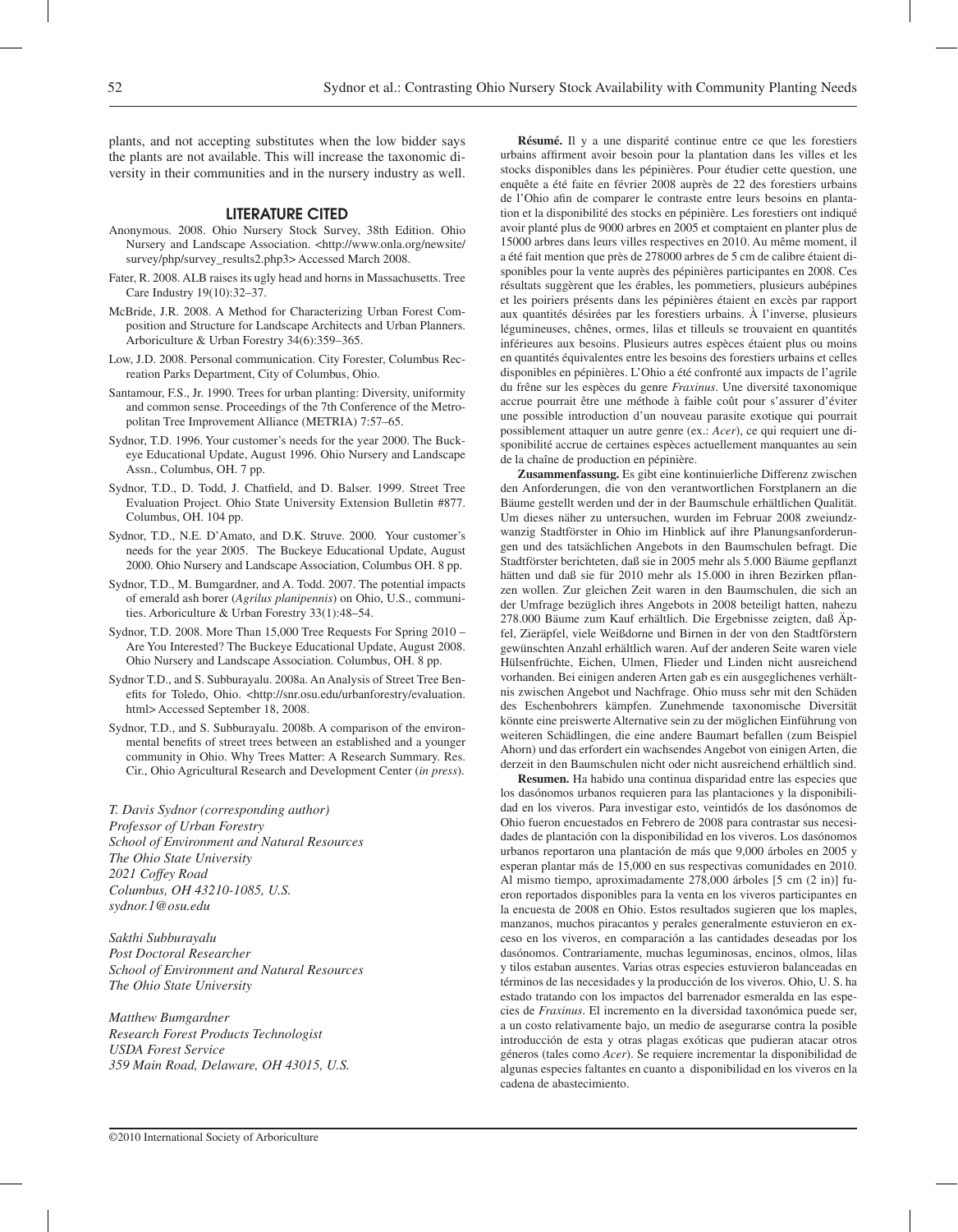## **Appendix 1. An abbreviated survey instrument showing the first five entries of the original list that contained more than 200 species. The header and the first two columns were filled out by respondents. The remaining four columns were used for coding and to identify plants in the survey.**

## PLANTING SURVEY FORM

Insert the approximate number of trees planted in 2005 for each species that you planted in the first column. Insert the estimated number for each species you wish to plant in 2010 assuming no problems with availability. Phone No. **.** .

Expected number planted for 2010 **Expected Size \_\_\_\_\_\_\_\_\_\_\_\_\_\_\_\_\_\_** 

| <b>PLANTED</b> | <b>EXPECTED</b> | <b>SCIENTIFIC</b><br><b>NAME</b> | <b>COMMON NAME</b>        | <b>FAMILY</b> | <b>CODES</b> |     |     |
|----------------|-----------------|----------------------------------|---------------------------|---------------|--------------|-----|-----|
| <b>IN 2005</b> | <b>FOR 2010</b> |                                  |                           |               | FmC          | GnC | SpC |
|                |                 | Acer buergeranum                 | Trident Maple             | Aceraceae     | 15           | 18  | 15  |
|                |                 | Acer campestre                   | Hedge Maple and cultivars | Aceraceae     | 15           | 18  | 20  |
|                |                 | Acer circinatum                  | Vine Maple                | Aceraceae     | 15           | 18  | 22  |
|                |                 | Acer ginnala                     | Amur Maple and cultivars  | Aceraceae     | 15           | 18  | 30  |
|                |                 | Acer griseum                     | Paperbark Maple           | Aceraceae     | 15           | 18  | 35  |